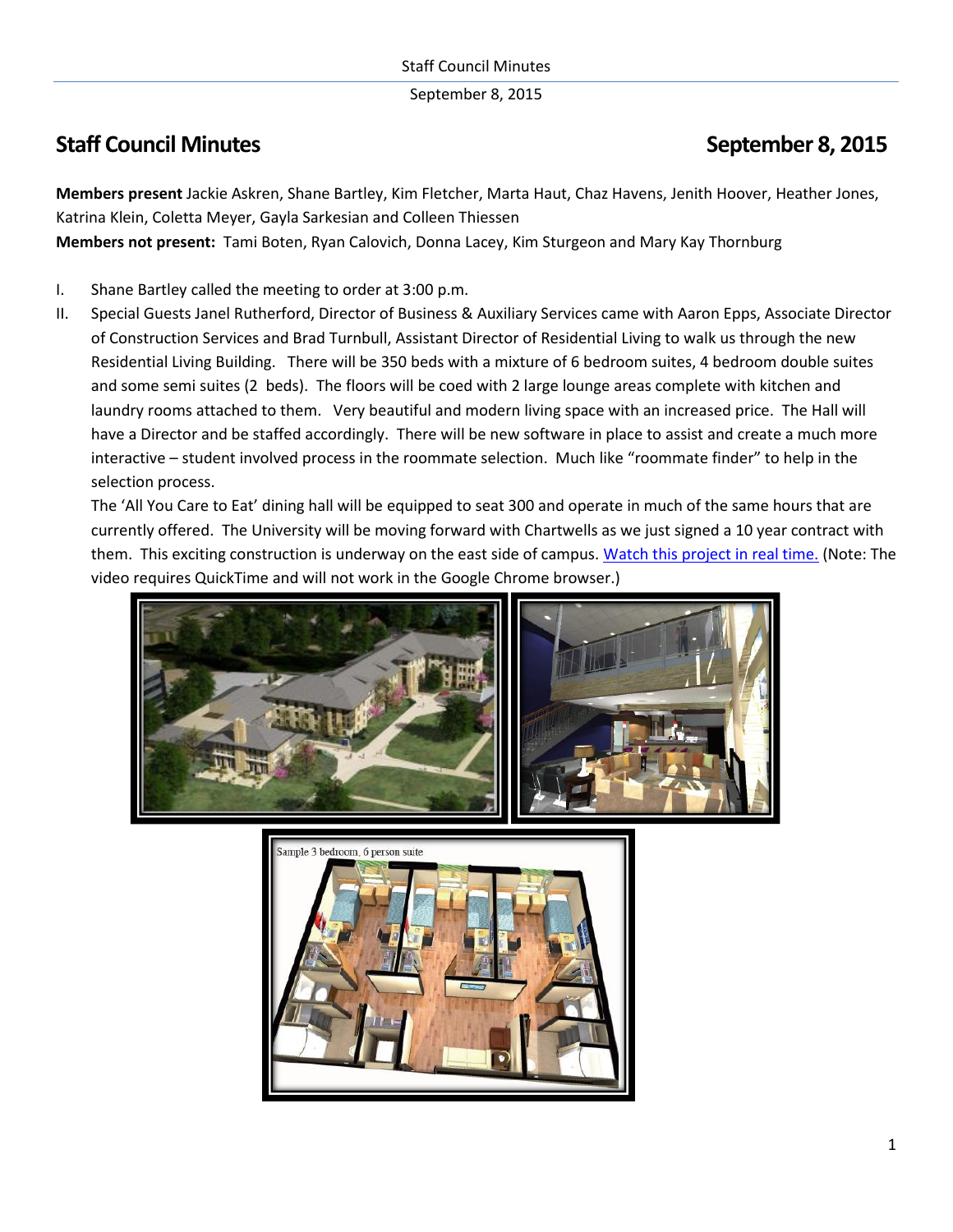## Staff Council Minutes

## September 8, 2015





Brad Turnbull answered a question about Washburn Tech students having the opportunity to live on campus. Brad shared that students must carry a full time class load which is 12 hours and 6 of these hours must be on the main campus.

- III. Reports:
	- a. Shane Bartley, Chair Shane did not meet with Dr. Farley.
	- b. Benefits Committee No meeting to report. Be on the lookout for TIAA Cref to offer some retirement sessions soon. You will have an opportunity to sign up for the right session for you.
	- c. Safety Committee –No meeting to report. Please report any safety concerns or questions to [Marta Haut](mailto:marta.haut@washburn.edu). She will bring them to the Safety Committee and report back. We did mention that Departments have new RED Books titled "Emergency Procedures and IAP" (Incident Action Plan).
- IV. Discussion Items:
	- a. Construction updates will continue to top the items to focus on for the new term.
		- i. Construction and new growth on campus is always a topic of discussion. Have you checked out the [Washburn University Campus Master Plan?](http://www.washburn.edu/about/construction/files/master-plan.pdf) There is a lot to be excited about.
		- ii. New parking lot for faculty/staff/students will soon be accessible by Mabee Library across from KTWU.